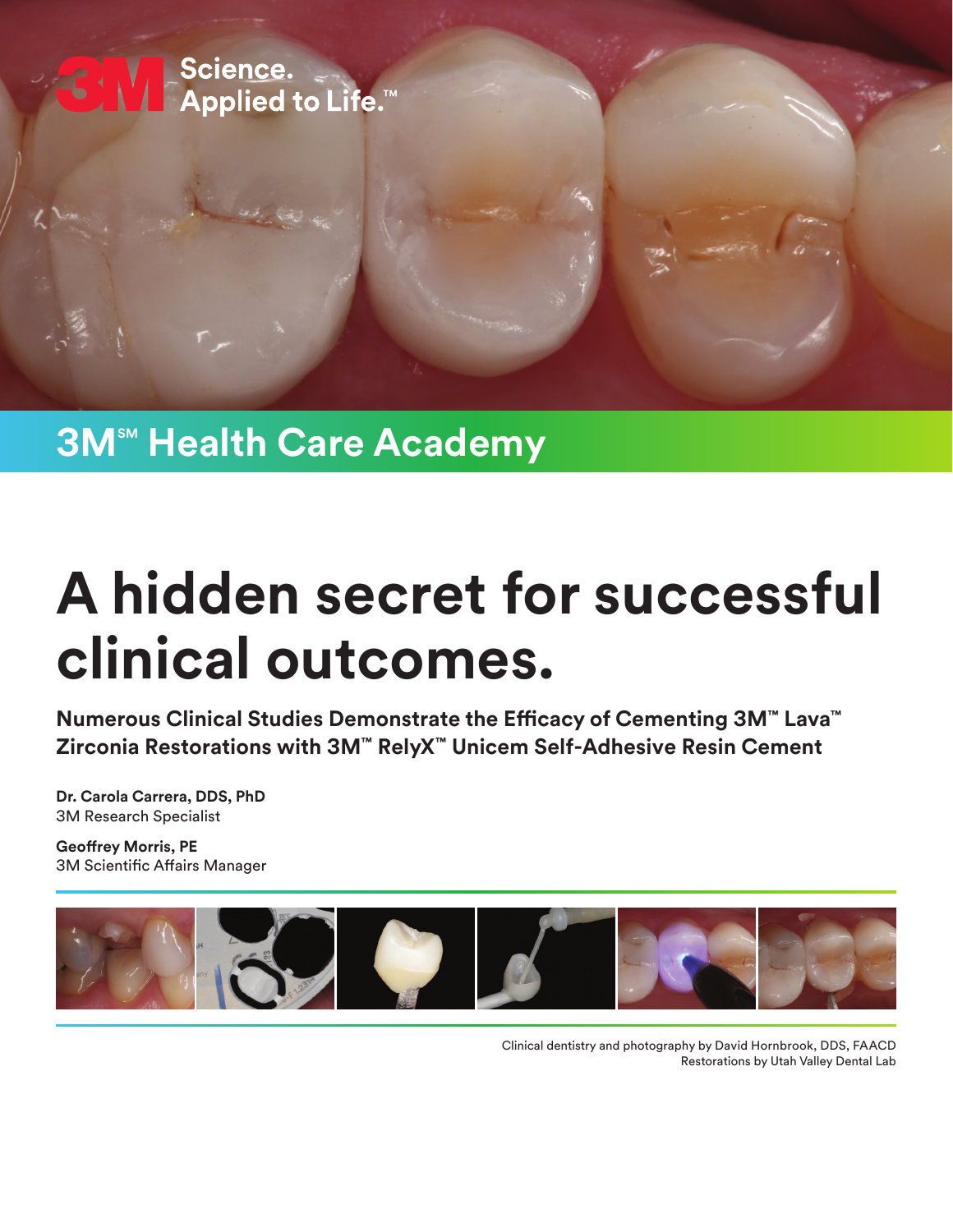#### **Background**

Secondary caries are the most common cause for restoration failure and replacement<sup>1</sup>, placing a tremendous burden on the health care system. In addition, the diagnosis and treatment of secondary caries often involve further tooth destruction and weakening of the remaining structure. For these reasons, technologies that minimize or eliminate the root causes are of significant importance. Dysbiotic oral biofilms (oral bacteria) are the main drivers of secondary caries. In the presence of favorable conditions – including the presence of interfacial failure (gaps), poor diet and poor oral hygiene – oral biofilms can thrive and colonize the interface between the restoration and the tooth margin, leading to tooth demineralization and secondary caries formation. Preventing these bacteria from physically finding their way underneath a restoration is therefore considered a strategic method for avoiding secondary caries.

One method of sealing the restoration against bacterial invasion is to engineer the dimensional tolerances of the material such that it mates or fits perfectly to the tooth preparation with no gap at the margin. Significant advances have been made in the ability to manufacture tight fitting restorations, however, a perfect fit is rarely achieved and therefore dental cements are used to fill any gaps that are present.

Dental cements must be engineered to prevent the advance of bacteria even after repeated mechanical loading and thermal cycling events. In addition the cement must be sufficiently inert in the oral environment and not wash out over time.

### **Materials**

3M™ Lava™ Zirconia was introduced commercially more than 15 years ago as an esthetic alternative to metal for crown and bridge restorations. It utilizes computer aided design (CAD) and computer aided manufacturing (CAM) to produce zirconia restorations. A basic process flow diagram for the fabrication of a Lava zirconia restoration is given in the figure below.



The ability to predict and uniformly control the shrinkage that occurs during the sintering step was a key design challenge for the ceramic engineers involved with the development of Lava zirconia. If the shrinkage varied or was unpredictable the finished restorations would have poor fit. In vitro studies were performed to determine the accuracy of Lava zirconia restorations with marginal gaps on the order of 25  $\mu$ m measured<sup>3,4</sup>.

3M™ RelyX™ Unicem Self-Adhesive Resin Cement is engineered to be a self-adhesive resin cement with low solubility in the oral environment and appropriate mechanical strength and bonding capability to both the tooth preparation and zirconia ceramics<sup>5</sup>. The combination of the accurate fit of Lava zirconia restorations combined with RelyX Unicem cement should seal the restoration against bacterial invasion with the benefit of a low frequency of secondary caries.

The ultimate test however is the clinical performance of the system. Numerous studies have now been conducted to determine all failure modes with zirconia restorations including the occurrence of secondary caries. This specific response was measured in most studies as it is an indirect way to validate the dimensional accuracy of the CAD/CAM manufacturing process.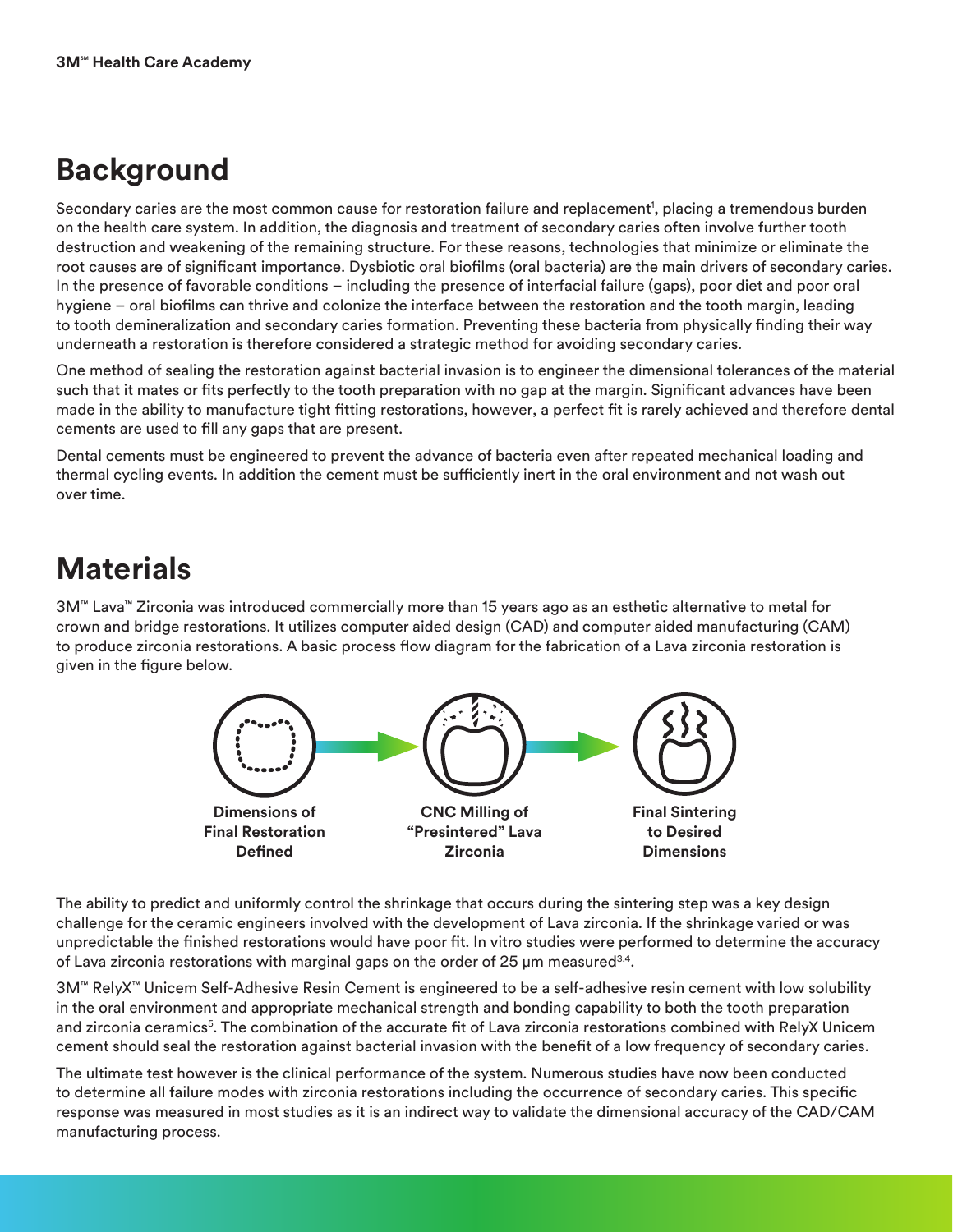### **Clinical Results and Discussion**

Two overview articles<sup>6,7</sup> have been published on the survival rates of multi-unit zirconia based restorations which are considered the most challenging with regard to fit and fidelity. The references cited in these articles were evaluated with regard to the occurrence of secondary caries as assessed by the investigators using various methods. Details can be found in the cited references. The studies found are compiled in the table below and include only those articles in peer reviewed journals.

#### **Conclusions**

The studies highlighted with bold type discuss restorations with durations greater than two years. No studies were found which showed the presence of secondary caries when 3M™ Lava™ Zirconia Restorative was used in combination with 3M™ RelyX™ Unicem Self-Adhesive Resin Cement.

| <b>Author</b>            | <b>Restorative Material</b>              | <b>Cement</b>                                                        | <b>Study Length</b><br>(Months) | # of Restorations<br><b>Initial/Recall</b> | <b>Secondary Caries</b>         |
|--------------------------|------------------------------------------|----------------------------------------------------------------------|---------------------------------|--------------------------------------------|---------------------------------|
| Christensen <sup>8</sup> | 3M™ Lava™ Zirconia<br>Restorative        | 3M™ RelyX™ Luting Plus Resin<br><b>Modified Glass Ionomer Cement</b> | 36                              | 293/190                                    | 3%                              |
| Zenthofer <sup>9</sup>   | 3M™ Lava™ Zirconia<br><b>Restorative</b> | 3M™ RelyX™ Unicem Aplicap™/<br>Maxicap™, or Clicker™ Cement          | 36                              | 21/19                                      | No secondary caries<br>observed |
| Gherlone <sup>10</sup>   | 3M™ Lava™ Zirconia<br><b>Restorative</b> | 3M™ RelyX™ Unicem Aplicap™/<br>Maxicap™, or Clicker™ Cement          | 36                              | 86/60                                      | No secondary caries<br>observed |
| Tinschert <sup>11</sup>  | Precident DCS Zirconia                   | Harvard Zinc Phosphate<br>(posterior), Panavia 21 (anterior)         | 38                              | 65/58                                      | No secondary caries<br>observed |
| Beuer <sup>12</sup>      | Cercon Zirconia                          | 3M™ Ketac™ Cem Aplicap™ Glass<br>Ionomer Luting Cement               | 40                              | 21/21                                      | No secondary caries<br>observed |
| Sagirkaya <sup>13</sup>  | Various (Lava, ZirkonZahn,<br>Katana)    | Panavia F 2.0                                                        | 48                              | 267/267                                    | No secondary caries<br>observed |
| Roediger <sup>14</sup>   | Cercon Zirconia                          | Harvard Zinc Phosphate                                               | 48                              | 99/91                                      | 3%                              |
| Palaez <sup>15</sup>     | 3M™ Lava™ Zirconia<br><b>Restorative</b> | 3M™ RelyX™ Unicem Aplicap™/<br>Maxicap™, or Clicker™ Cement          | 48                              | 20/20                                      | No secondary caries<br>observed |
| Molin <sup>16</sup>      | Denzir CAD Zirconia                      | De Trey Zinc Phosphate, Panavia F                                    | 60                              | 19/19                                      | No secondary caries<br>observed |
| Sorrentino <sup>17</sup> | Procera Zirconia                         | 3M™ RelyX™ Unicem<br>Self-Adhesive Resin Cement                      | 60                              | 48/48                                      | No secondary caries<br>observed |
| Schmitt <sup>18</sup>    | 3M™ Lava™ Zirconia<br>Restorative        | 3M™ Ketac™ Cem Glass Ionomer<br><b>Luting Cement</b>                 | 60                              | 25/20                                      | No secondary caries<br>observed |
| Raigrodski <sup>19</sup> | 3M™ Lava™ Zirconia<br>Restorative        | 3M™ RelyX™ Luting Plus Resin<br>Modified Glass Ionomer Cement        | 60                              | 20/18                                      | No secondary caries<br>observed |
| Burke <sup>20</sup>      | 3M™ Lava™ Zirconia<br><b>Restorative</b> | 3M™ RelyX™ Unicem Aplicap™/<br>Maxicap™, or Clicker™ Cement          | 60                              | 41/33                                      | No secondary caries<br>observed |
| Rink <sup>21</sup>       | Cercon Zirconia                          | Harvard Zinc Phosphate                                               | 84                              | 99/80                                      | 7%                              |
| Sola-Ruiz <sup>22</sup>  | 3M™ Lava™ Zirconia<br>Restorative        | <b>Multilink</b>                                                     | 84                              | 27/27                                      | 7%                              |